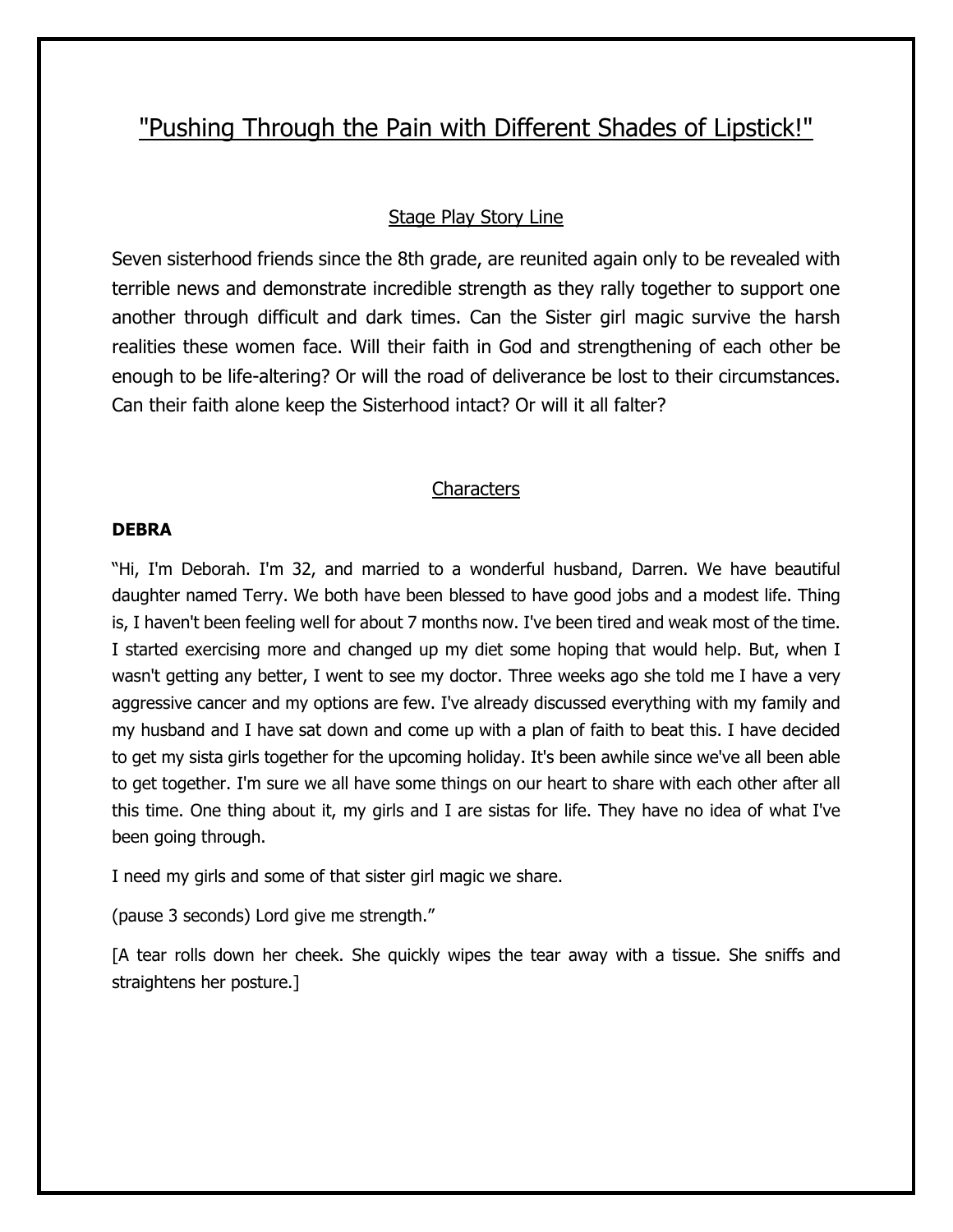#### **BRENDA**

Hi. My name is Brenda. I'm married to a truck driver who is always on the road. We have one son and my mother moved in 2 years ago. She fell and broke her hip and can't live alone anymore. I'm a full-time nurse and, I won't lie to you, it's been hard. I've been trying to juggle work, my son, the home and my mother. I'm just wore out. There is just not enough time in the day. I am so overwhelmed and I'm exhausted. Even with the nurse aide sitting with Mom while I'm at work, there is still so much for me to do when I get home. I can't keep going this way. I love my mom and I love my family, somehow I got to make all this work.

#### **SHEILA**

Sheila here. I'm 33 and married. Derrick and I both have great jobs and we are well established. Derrick is a software developer for a successful and prominent marketing company. I am pharmaceutical director for one of the largest pharmaceutical companies in the industry. Sadly to say, we are divorcing after being married 3 years now. That chapter began 2 years ago when we had our son, Joshua. He was 4 weeks old. We were leaving the doctor's office in the pouring rain. Derrick and I got into an argument because I wanted him to pull over and wait out the rain and he wanted to keep going. We were only a few blocks away from home. Suddenly, out of nowhere we were side-swiped by another vehicle. I was badly injured. When I finally pulled through and woke up in the hospital days later, I was told my baby boy didn't make it. I have since tried every known treatment on the market to get pregnant and nothing but three sad miscarriages to show for it all. Our relationship is not even the same anymore. Often, I can't stand to look at him.

Sometimes I wish it would have been him gone and not Joshua.

I blame him, as such as I've tried not to, I do. I love him and I hate him but the stress and frustration of it all just tore us apart. My husband didn't even want to come home just to avoid the conversation and pressure of trying to get pregnant every other day.

[She draws the bottle up for a swallow.]

You know what, this man had the audacity to tell me that he is leaving me and moving forward with his life, and he moved out three months ago! Can you believe that? After all my body has been through. After all the pain and loss. I hate him now more than ever!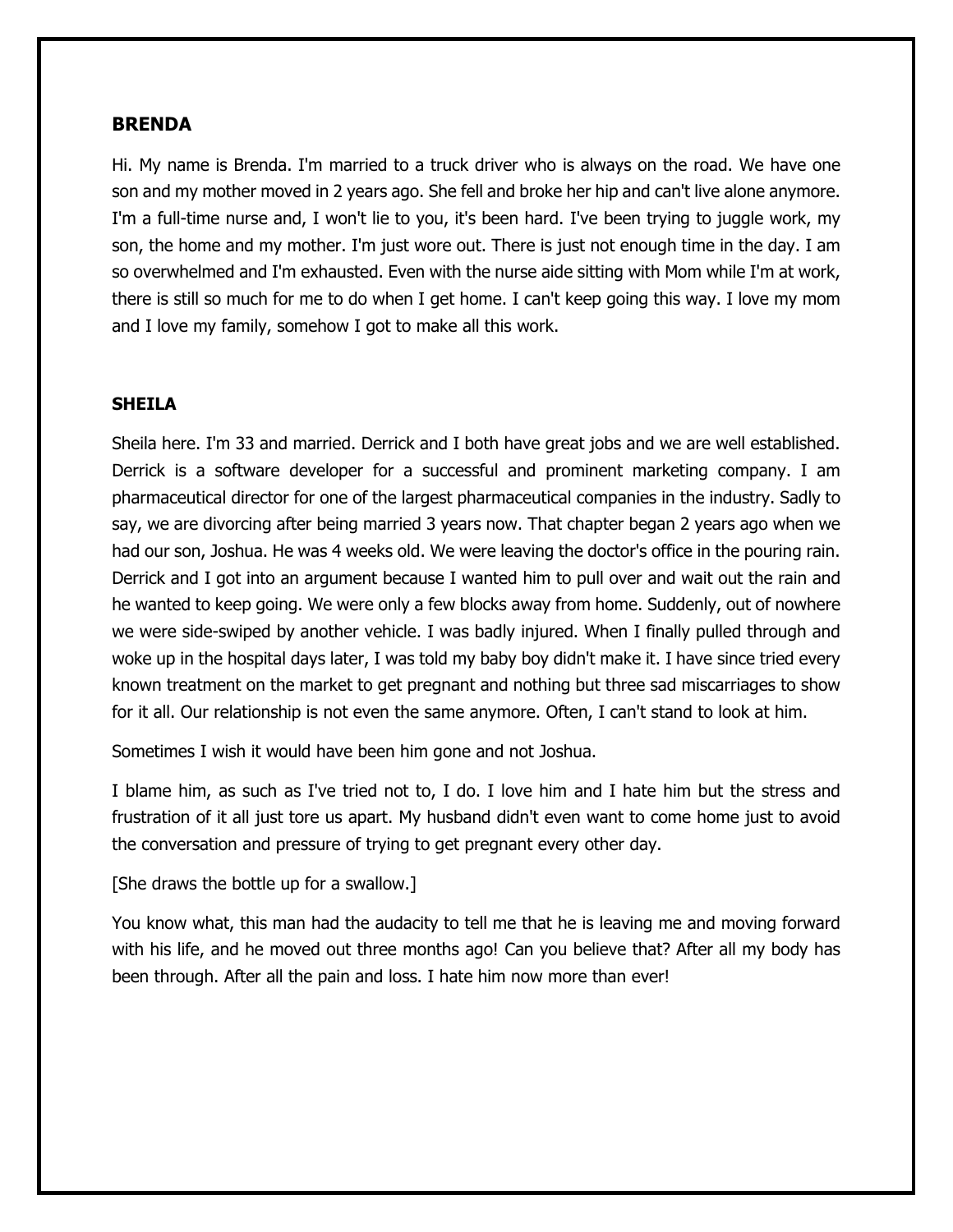# **TINA**

It's me, Tina. I'm not saying I'm a gold digger, but you won't see me with no broke ha, ha. [She Chuckles a little].

Girl bye. I'm 31, single and living my life. I dine in the finest restaurants, wear the latest styles and I'm fine as Egyptian wine honey. I get whatever I want. My men spoil me.

I follow the money honey. If he paying, I'm staying. If you can't take care of me then I'm on to the next one. If you want to be with me then you better be making that paper baby.

Otherwise, bye Felicia! [attitude hand gesture]

# **ANITA**

Leave it to me, Anita, to make a mess of things. I'm 32 and still careless with my choice of words.

Everything was just all a big misunderstanding. Clayton didn't mean to hurt me. My husband loves me deep down. He just reacts in the moment. My collar bone has finally healed now and things are looking up for us. My daddy was the same way. He wanted what he wanted, when he wanted it. "That's not too much to ask" Daddy would say. Next time, I'll get it just right and everything will be fine.

Think about it, he makes sure he takes care of everything. He doesn't want me to worry about working. If I need to go anywhere, he drives me. I cook and keep the house clean and I can't wait for him come home.

I don't know what I would do without him.

# **JACKIE**

Jackie is in the house! You hear me. [She laughs]. 32 is the new 23 honey! I still got it! After two kids, I still look good. I might finally leave the club life behind for good with this one I found. My man is so good to me. He works. We have a good time together. He takes me out and get the door for me. He buys me roses. He makes me feel so special and appreciated. He volunteers to watch the girls for me while I get my hair and nails done. The only thing is, my girls don't seem to like him as much as I do. They'll come around. Maybe they just need to get to know him better and spend more time with them.

That's why I decided to let him move in with us.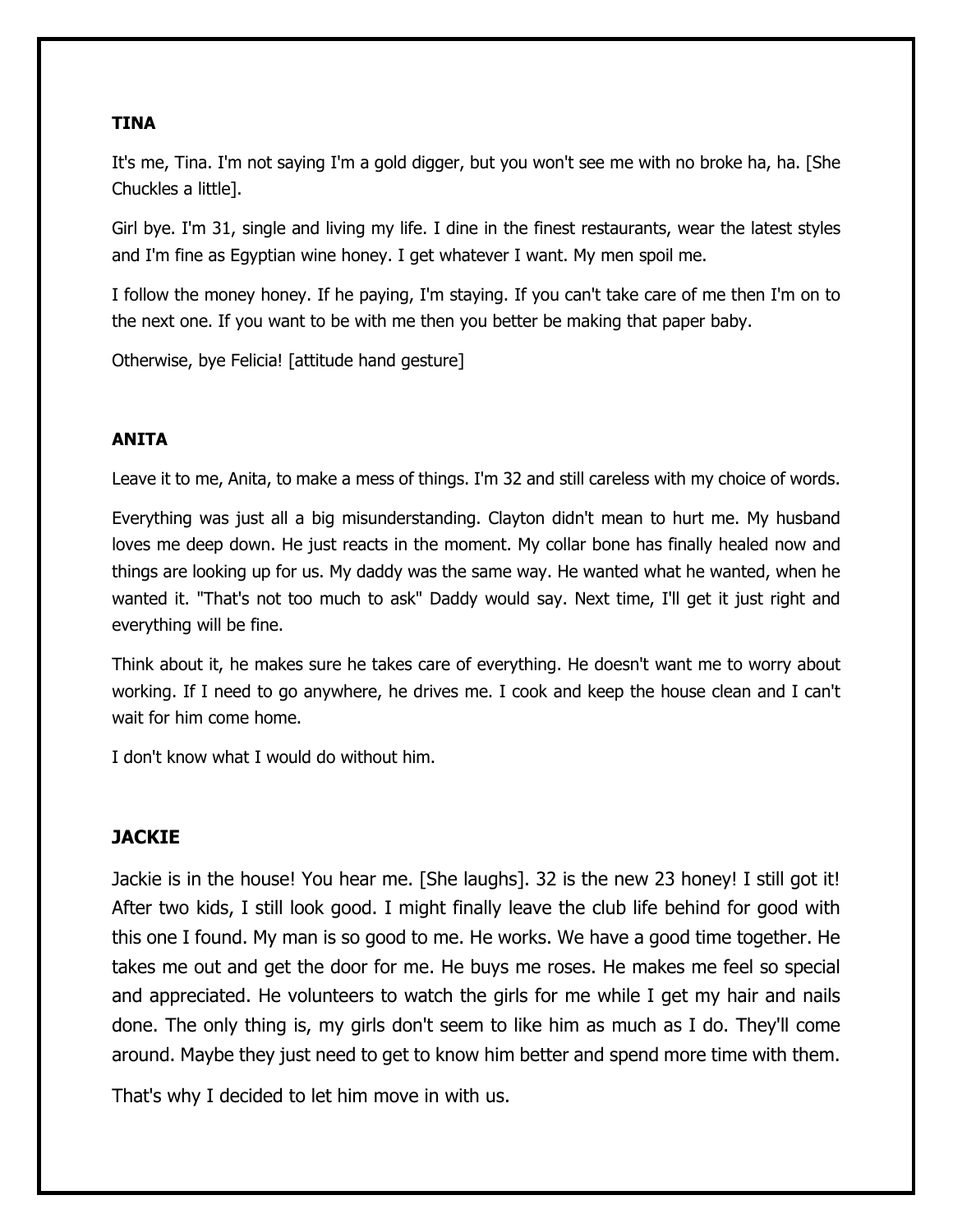He was looking to move into a new place anyway. This way, the girls could also get to know him. This man puts the other brothers to shame. They were a joke but all that is about to change.

# **MARIE**

Hello, my name is Marie. I am 32, single, with no kids. I have a Master's Degree in Business Economics and Technology Marketing. I am currently a co-partner in a successful marketing firm. The only thing missing is Mr. Right. I don't want just anything. He needs to be as business minded and goal ambitious as I am.

I have everything planned out right down to my "husband-must-have" list. Time is running out if I plan to have kids. Mr. Right come get your Mrs. Wife!

#### **WAITER/WAITRESS**

There was a nice fireman that left this for you. He didn't want to interrupt your conversation with your friend so he asked me to bring this to you. He also covered your usual latte to go.

Anything else ladies?

#### **EMS**

We are taking her to First General; you can meet us there.

#### **NURSE**

OK. I am going to get you to fill out these 2 forms and bring them back to me with her insurance card please. You can have a seat over there in the waiting room.

#### **OFFICER**

The school nurse reported that your daughter was sick several times at school this past week. She is of age to consent to a pregnancy test. The test came back positive. When the nurse asked if she knew who the father was, she told the nurse she was raped. The police were contacted at that point for an investigation.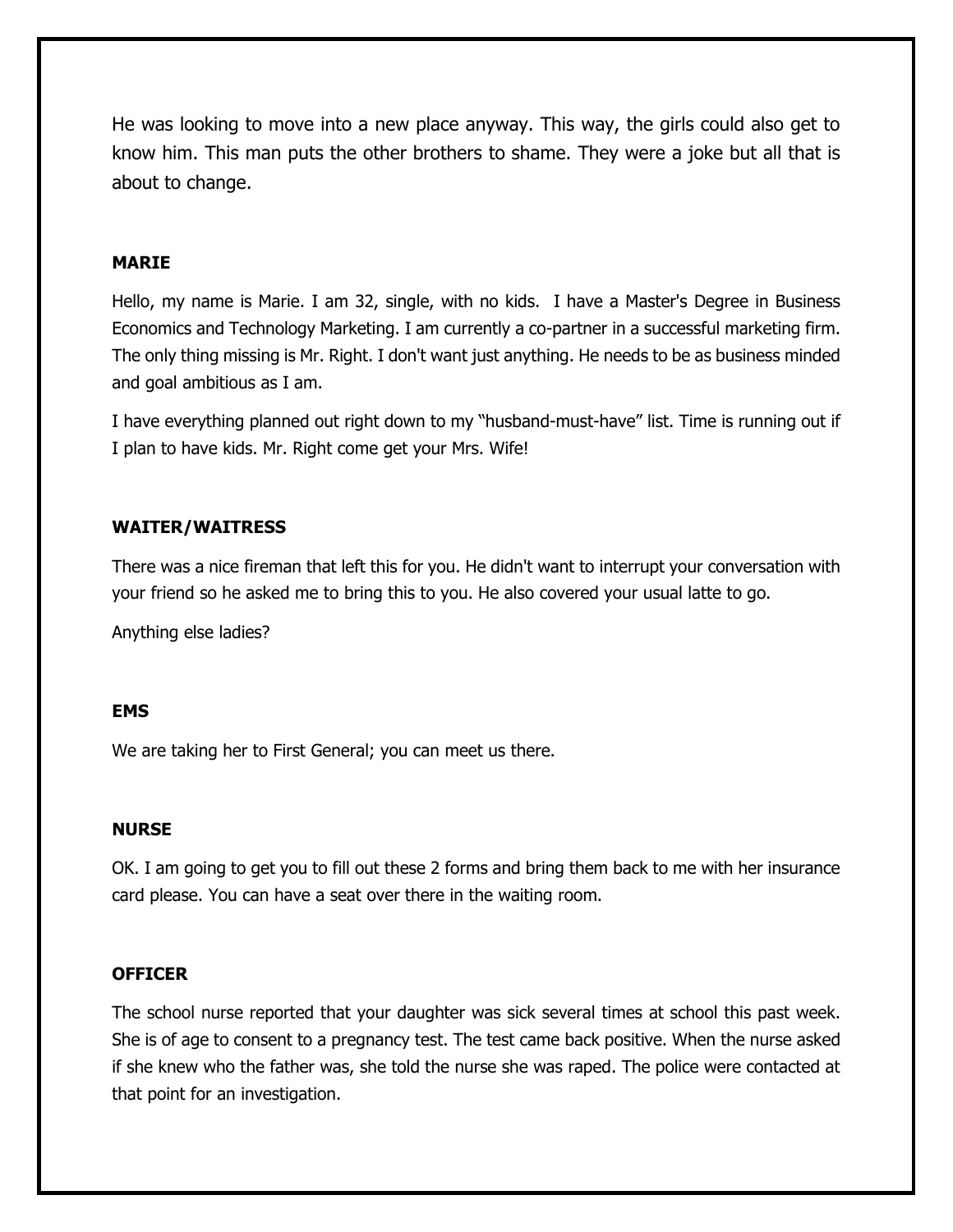## **DARREN**

Hey sis, could you keep Terry a little longer today? Me and Debra had something come up that we need to handle. I'll have to tell you about it later.......Okay, thanks.

## **DERRICK**

You can't even stand to be with me Sheila. It's been 2 years! Two years. I can't keep pretending that time will mind this. It won't! I'm tired of being alone and rejected. You make me feel like trash every single day! Where were you Sheila when I needed a shoulder to cry on?! Huh, I was the one that held his little hand and told him we loved him till his last breath. I was the one picking out the casket and his burial clothes. I was the last one that stood there at the site and watched them cover my little boy with dirt. I told myself, "Lord, I'm so glad my wife didn't have to do any of this. You gave me the strength to do this so I can help her get through this and get better."

I visit him every Sunday. I keep one of his socks in my pocket and one under my pillow. You've never been able to even bring yourself to his grave - ever - in 2 years. Yeah I messed up, Sheila. I went out got drunk and said the heck with it all. I was tired walking around like I was half dead. I needed to feel wanted and alive again. I needed that warm touch and embrace like I mattered to someone!... The next day, I felt horrible about it. I talked to God about it. I started a program at the church to help forgive myself and start fresh again. Since I don't mean anything to you and you seem to be doing better without me there, I didn't see the need to even tell you about it. I'm all out of sorries, Sheila.

"I'm sorry" hasn't done anything for you for the last 2 years, it's sure not going to do anything for you now.

Tina, truly I'm sorry. You mentioned placing the child for adoption. I would like to be the one to adopt and raise the child. Whatever you need. I'll come to appointments if you need me to there. Pre-natal stuff you need. Just call. I am not trying to be all in your life or anything like that. I'm just ready to take that step even if Sheila isn't ready to take it with me.

# **NICOLE**

[Black Lipstick, Jackie's Oldest Daughter, High School Age]

Nicole was sexually assaulted by her mother's boyfriend Michael. He convinced her that no one would believe her and that she should keep it a secret to protect her little sister.